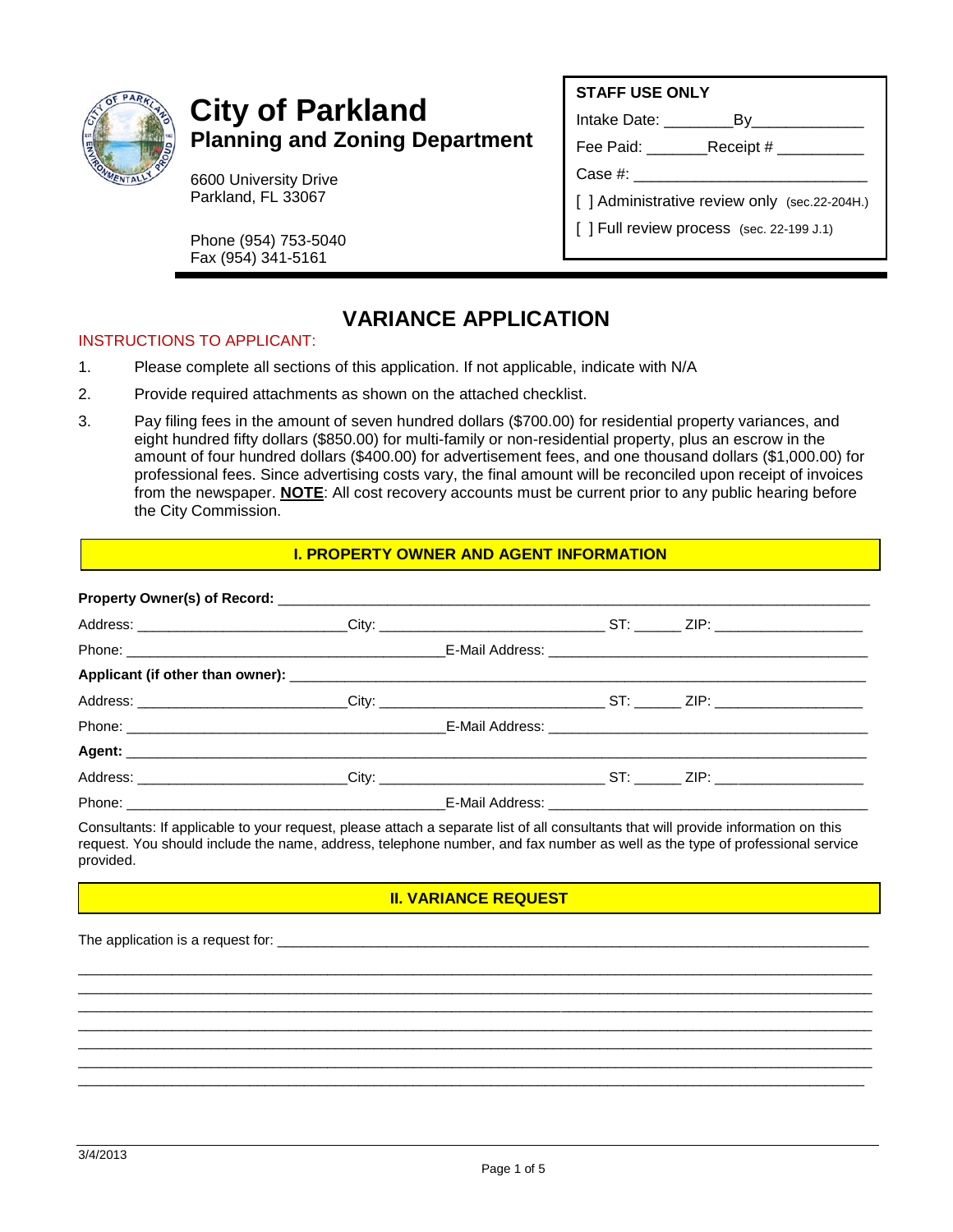### (VARIANCE REQUEST, CONTINUED)

| <b>III. PROPERTY LOCATION</b>                                                                                         |                                         |  |  |  |
|-----------------------------------------------------------------------------------------------------------------------|-----------------------------------------|--|--|--|
| A. Is the subject property located within one mile of another municipality? [ ] yes [ ] no                            |                                         |  |  |  |
| B. Folio Number: If additional folios, list on a separate sheet and attach to the application.                        |                                         |  |  |  |
| Section: ___________ Township: ___________ Range: ____________ Total Acreage of Subject Property: ______________      |                                         |  |  |  |
| D. Project Address:                                                                                                   |                                         |  |  |  |
| E. General Location Description (proximity to closest major intersection in miles or fractions thereof): ____________ |                                         |  |  |  |
|                                                                                                                       |                                         |  |  |  |
|                                                                                                                       |                                         |  |  |  |
|                                                                                                                       |                                         |  |  |  |
| <b>IV. LAND USE AND ZONING INFORMATION</b>                                                                            |                                         |  |  |  |
|                                                                                                                       |                                         |  |  |  |
| <b>V. PROJECT HISTORY</b>                                                                                             |                                         |  |  |  |
| (List in sequence from first application to most recent - attach additional page if necessary):                       |                                         |  |  |  |
|                                                                                                                       |                                         |  |  |  |
| <b>Petition Number</b><br><b>Request</b><br><b>Action</b>                                                             | <b>Resolution Number</b><br><b>Date</b> |  |  |  |
|                                                                                                                       |                                         |  |  |  |
|                                                                                                                       |                                         |  |  |  |
|                                                                                                                       |                                         |  |  |  |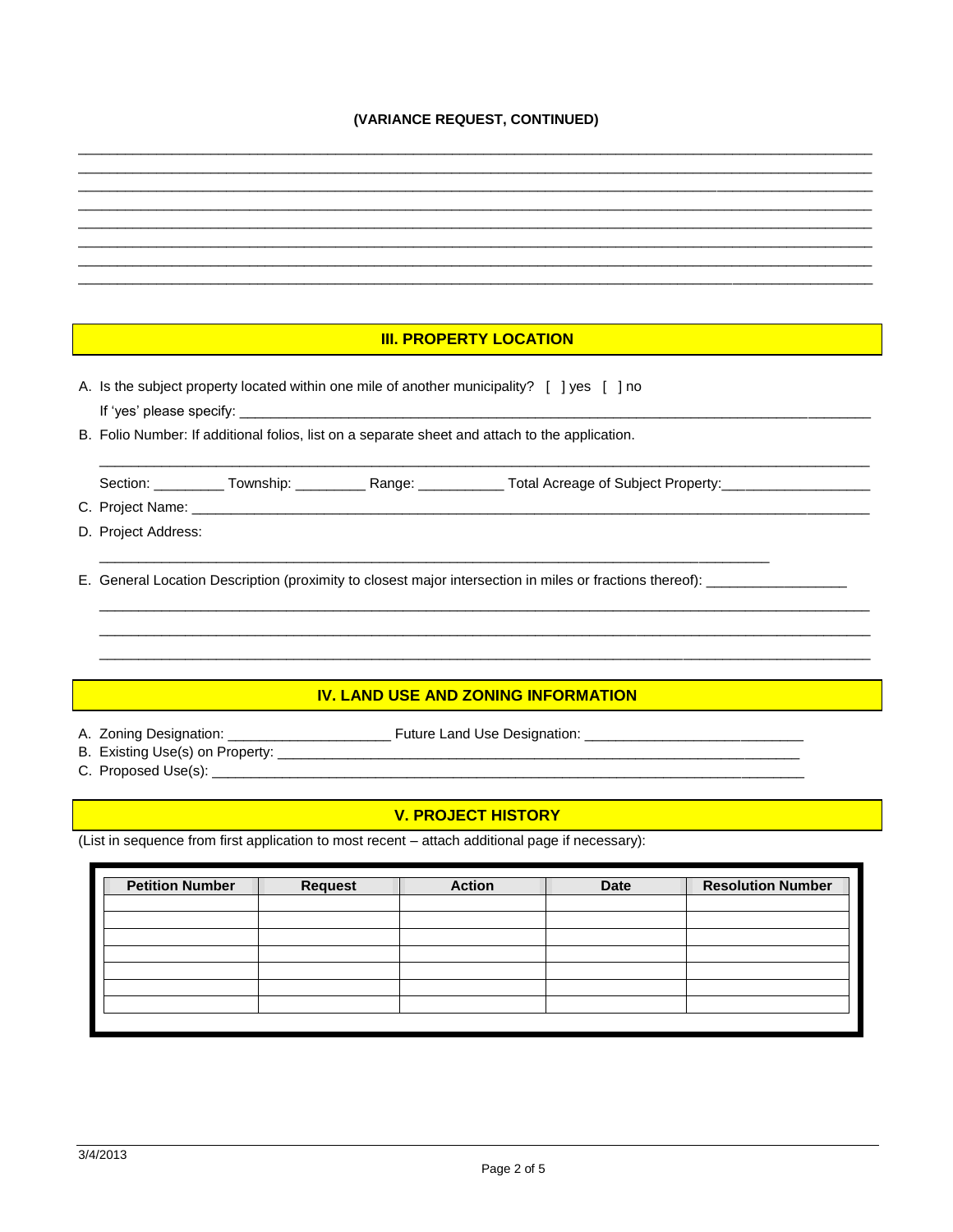#### **OWNER ACKNOWLEDGEMENT**

I/We: \_\_\_\_\_\_\_\_\_\_\_\_\_\_\_\_\_\_\_\_\_\_\_\_\_\_\_\_\_\_\_\_\_\_\_\_\_\_\_\_\_, do hereby swear/affirm that I/we am/are the owner(s) of the property

referenced in this application.

I/We certify that the above statements and the statements or showings made in any paper or plans submitted herewith are true to the best of my/our knowledge and belief. Further, I/we understand that this application, attachments and fee become part of the official record of the Planning & Zoning Department of the City of Parkland and the fee is not refundable. I/We understand that any knowingly false information given by me/us will result in the denial, revocation or administrative withdrawal of the application or permit. I/We further acknowledge that additional information may be required by the City of Parkland in order to process this application.

I/We further consent to the City of Parkland to publish, copy or reproduce any copyrighted document for any third party submitted as part of this application.

**I acknowledge that applications are reviewed on a full cost recovery basis, and that the professional services escrow must be current with sufficient funds to cover anticipated services prior to the application being advertised and heard by the City Commission. By signing this application I request that escrows for separate applications be combined, if applicable, and that any balance of professional services escrow be refunded within seven (7) months after the final public hearing for all related applications.**

Signature(s) of Owner(s)\_\_\_\_\_\_\_\_\_\_\_\_\_\_\_\_\_\_\_\_\_\_\_\_\_\_\_\_\_\_\_\_\_\_\_\_\_\_\_\_\_\_\_\_\_\_\_\_\_\_\_\_\_\_\_\_\_\_\_

Print Name(s)

#### **CONSENT STATEMENT Owner to complete if using agent/representative**

I/We, the aforementioned owner(s), do hereby give consent to **with the acta and the matter of the set on** my/our behalf to submit this application, all required material and documents, and attend and represent me/us at all meetings and public hearings pertaining to the request(s) and property I/we own described in the attached application. Furthermore, as owner(s) of the subject property, I/we hereby give consent to the party designated above to agree to all terms or conditions that may arise as part of the approval of this application for the proposed use.

Signature(s) of Owner(s)

Print Name(s)

**NOTARY**

| STATE OF FLORIDA<br>COUNTY OF THE COUNTY OF                                                           |                                                                                                       |                          |  |
|-------------------------------------------------------------------------------------------------------|-------------------------------------------------------------------------------------------------------|--------------------------|--|
| The foregoing instrument was acknowledged before me this ___________ day of _____________, 20_____ by | . He/She is personally known to me or has produced<br>as identification and did/did not take an oath. |                          |  |
|                                                                                                       | My Commission Expires: Network and the Commission Expires:                                            |                          |  |
| (Signature of Notary)                                                                                 |                                                                                                       |                          |  |
| (Name - Must be typed, printed, or stamped)                                                           |                                                                                                       | (NOTARY'S SEAL OR STAMP) |  |
|                                                                                                       |                                                                                                       |                          |  |
|                                                                                                       |                                                                                                       |                          |  |
|                                                                                                       |                                                                                                       |                          |  |
|                                                                                                       |                                                                                                       |                          |  |
|                                                                                                       |                                                                                                       |                          |  |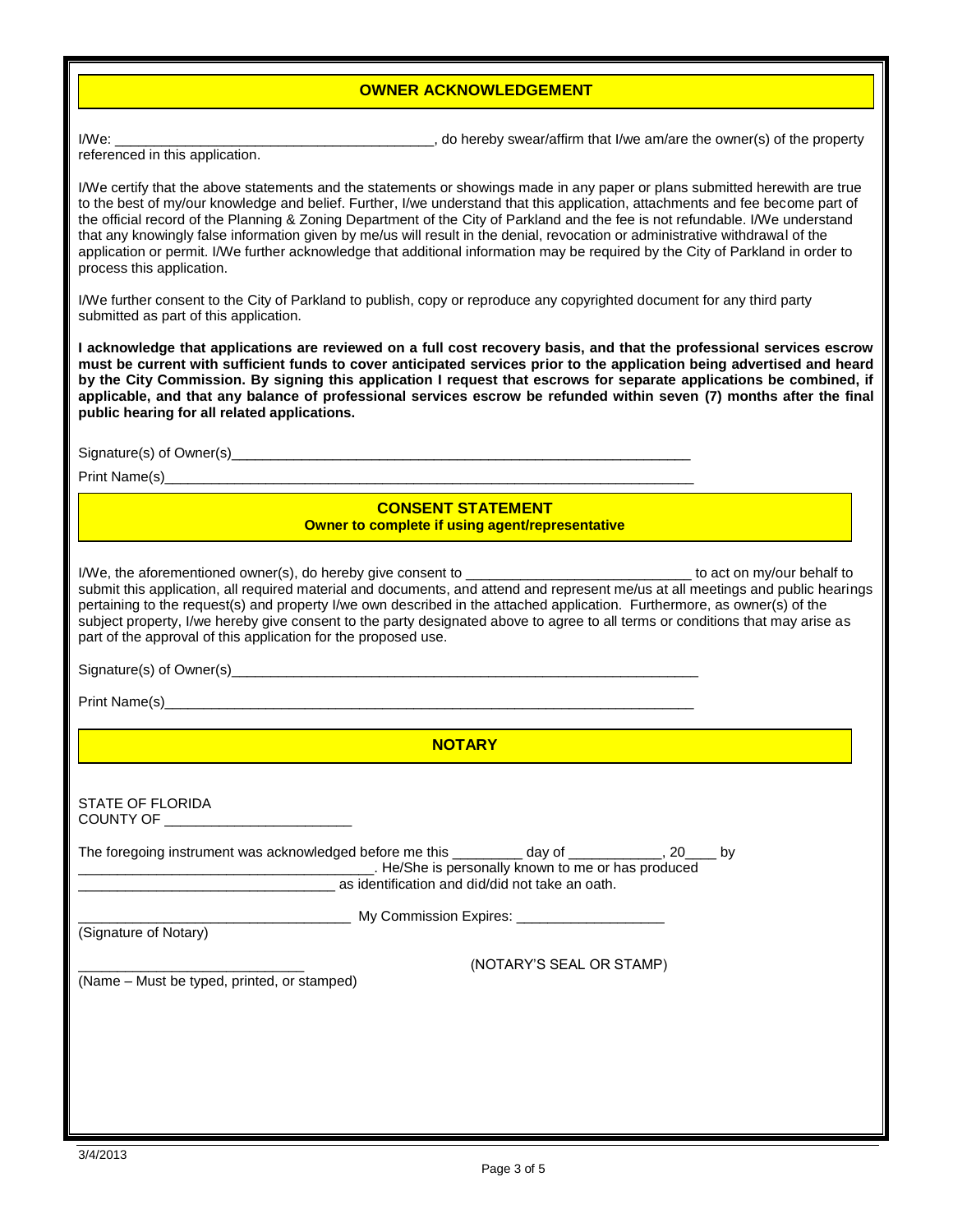

# **City of Parkland**

## **Planning and Zoning Department**

6600 University Drive, Parkland, FL 33067 Phone (954) 753-5040 Fax (954) 341-5161

## **VARIANCE SUBMITTAL CHECKLIST**

|            | <b>PLEASE CHECK</b> |     |    |                                                                                                                                                                                                                                                                                                               |
|------------|---------------------|-----|----|---------------------------------------------------------------------------------------------------------------------------------------------------------------------------------------------------------------------------------------------------------------------------------------------------------------|
| <b>YES</b> | NO                  | N/A |    |                                                                                                                                                                                                                                                                                                               |
|            |                     |     | a. | A completed application signed by owner, agent and/or applicant. Agent's<br>authorization or power of attorney must be attached if applicant is other than<br>owner.                                                                                                                                          |
|            |                     | П   | b. | Required application fees.                                                                                                                                                                                                                                                                                    |
| $\Box$     |                     | П   | c. | One (1) copy of a warranty deed including property control number or<br>folio number and legal description of the property.                                                                                                                                                                                   |
|            |                     |     | d. | A recent aerial photograph of the site and adjacent properties with a<br>minimum scale of 1"=300'.                                                                                                                                                                                                            |
|            |                     |     | е. | Eight (8) copies of a survey (not more than a year old) including any<br>and all easements of record (referenced by OR Book and page, signed<br>and sealed by a surveyor registered in the State of Florida).                                                                                                 |
|            |                     |     | f. | Eight (8) copies each of a site plan (no larger than 24" x 36") and<br>reduced site plan (8.5 x 11 folded) in general compliance with the<br>requirements as set forth in the Code of Ordinances. Staff will<br>determine those items necessary for inclusion of the site and development<br>plan submission. |
|            |                     |     | g. | Eight (8) copies of a justification letter for variance, follow criteria from sec.<br>22-217 of the Code of Ordinance.                                                                                                                                                                                        |
|            |                     |     | h. | A list of all owners within a five hundred (500) foot radius of<br>boundary lines of the subject property from the most recent tax roll information as<br>provided by the Broward Property Appraiser's Office.                                                                                                |
|            |                     |     | i. | Executed affidavit signed by the person responsible for completing<br>the property owner list.                                                                                                                                                                                                                |